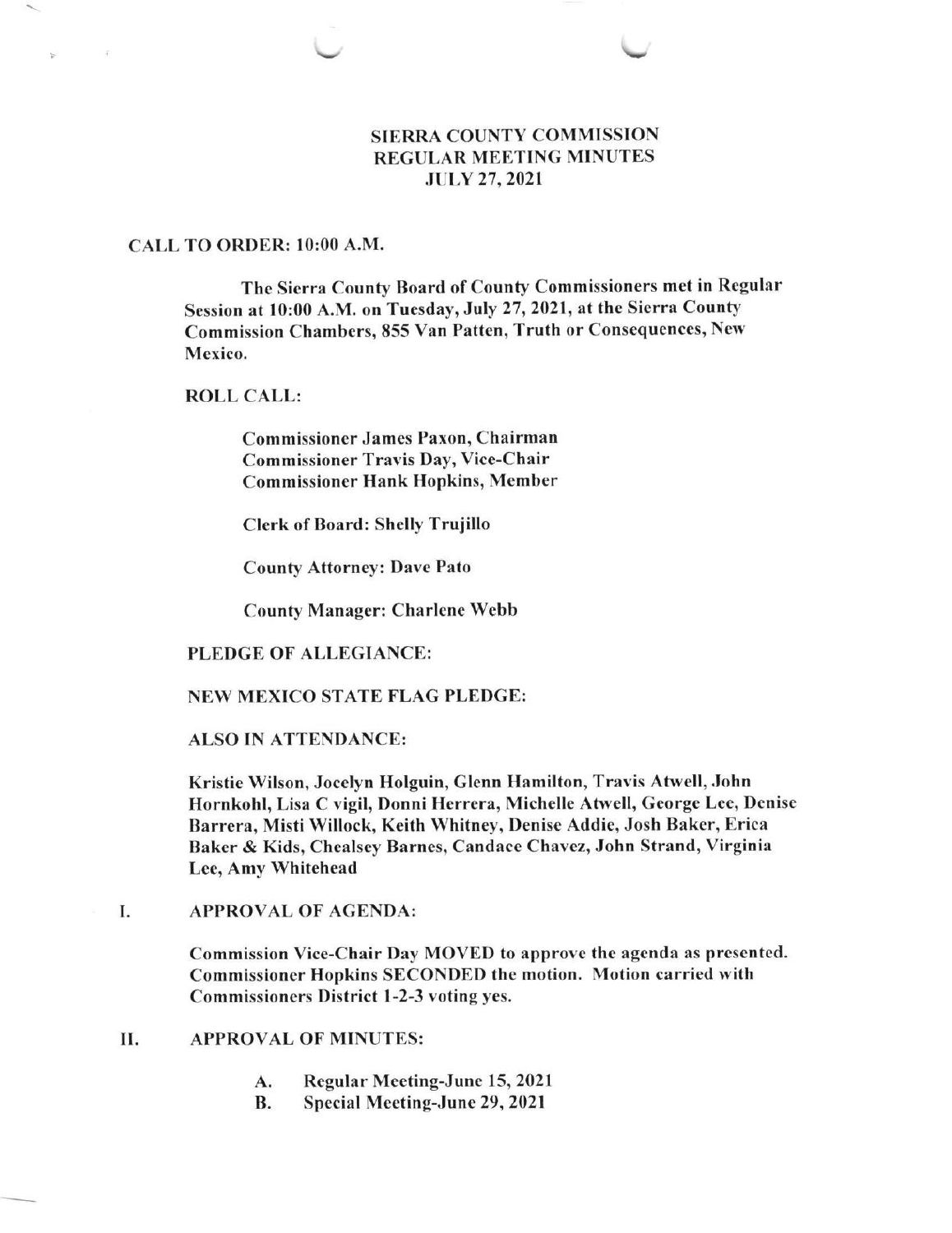> Commission Vice-Chair Day MOVED to approvc the minutcs as presentcd. Commissioncr Hopkins SECONDED the motion. Motion carried with Commissioncrs District l-2-3 voting yes.

#### PUBLIC COMMENT: LIMITED TO 3 MINUTES III.

#### CONSENT AGENDA: IV.

A. Resolution No. ll0-002- Account Payables

B. Resolution No. 110-006-Budget Adjustmcnts

C. Resolution No. 110-003-Indigent Claims

Commission Vice-Chair Day MOVED to approve Consent Agenda as presented. Commissioner Hopkins SECONDED thc motion. Motion carried with Commissioner Districts l-2-3 voting yes.

# V. PRESENTATIONS/REPORTS:

- A. Presentation of Years of Service Certificates
- B. Presentation of Life Saving Award to Sgt. Jocl Trejo and Lt. Josh Baker
- C. Department Reports
- D. Sierra Electric/Ethos Broadband
- E. SunZia Southwest Transmission Project

#### BOARD OF FINANCE: vI.

A. Junc Reconciliation

Commission Vice-Chair Day MOVED to approve June Reconciliation as presented. Commissioner Hopkins SECONDED the motion. Motion carried with Commissioner Districts l-2-3 voting yes.

- VII. OLD BUSINESS:
- VIII. NEW BUSINESS:
	- A, Consideration of Vacating Evergreen Street, Maplc Strcct and Simpson Road in Kingston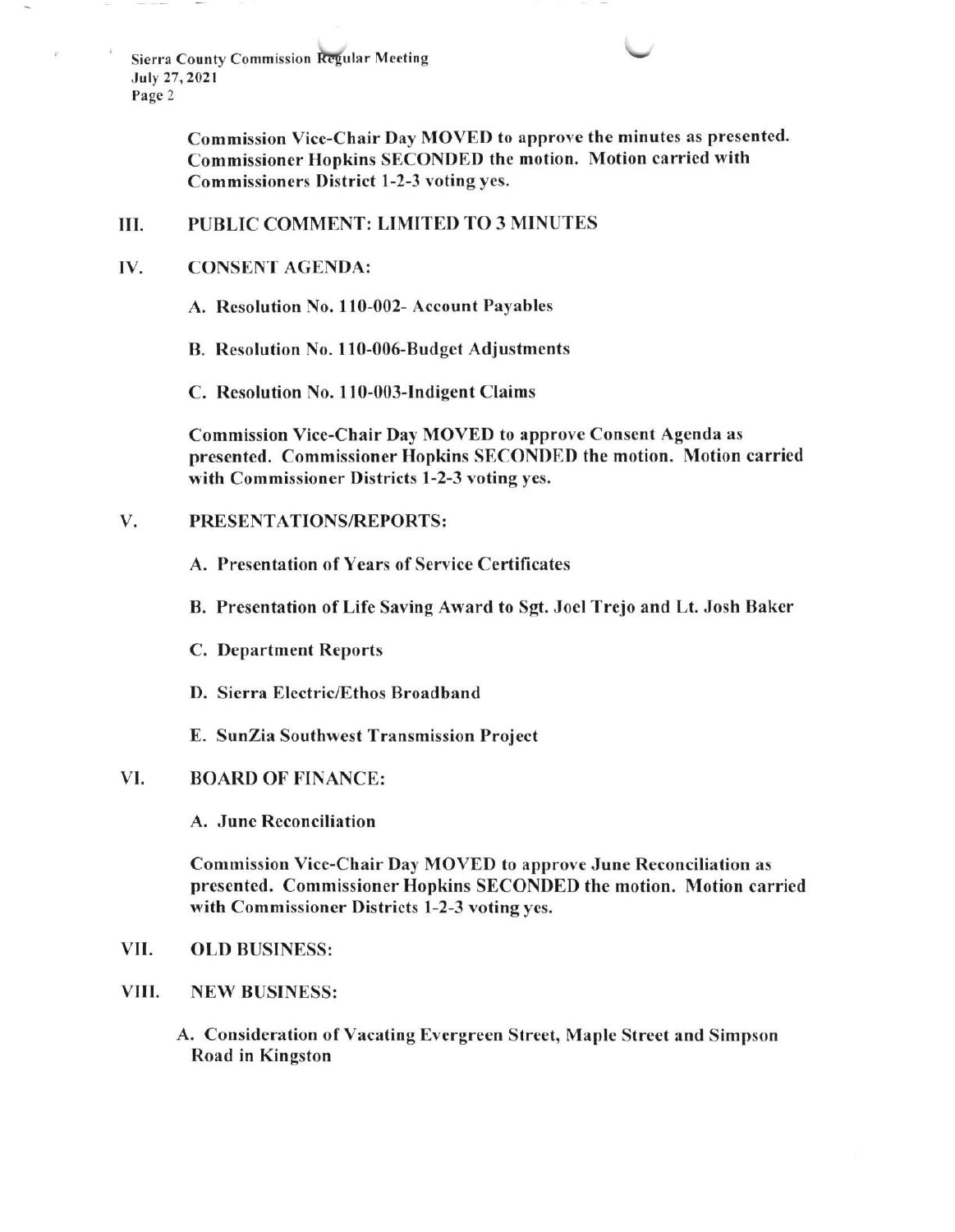> Commissioner Hopkins MOVED to approve Consideration of Vacating Evergreen Street, Maple Street and Simpson Road in Kingston as presented. Commission Vice-Chair Day SECONDED the motion. Motion carried with Commissioner Districts l-2-3 voting yes.

B. Appointment of Freeholders Richard Sainz, Byron Wilson and Creeden Coil to review A Street, B Street, C Street, 3<sup>rd</sup> Avenue and 4<sup>th</sup> Avenue Fairview Estates, Winston, New Mexico

Commission Vice-Chair Day MOVED to approve Appointment of Freeholders Richard Sainz, Byron Wilson and Crceden Coil to review A Street, B Street, C Street, 3rd Avenue and 4th Avenue Fairview Estates, Winston, New Mexico as presented. Commissioner Hopkins SECONDED thc motion. Motion carried with Commissioner Districts l -2-3 voting yes.

C. SunZia Southwest Transmission Project Environmental Impact Statement

No action needed to be taken.

D. MOU between Sierra County and Sierra Electric Co-Op for Infrastructural Improvements

Commission Vice-Chair Day MOVED to approve MOU between Sierra County and Sierra Electric Co-Op for Infrastructural Improvements as prescnted, and allocate all the funds. Commissioner Hopkins SECONDEI) the motion. Motion carried with Commissioner Districts 1-2-3 voting yes.

E. Denise Addie 9/ll Memorial in Triangle Park

After some discussion, the Commissioners asked for more clarification on the cost of this project.

# IX. CONTRACTS - AGREEMENTS - PROCUREMENT:

A. Sponsorship of 9/11 Memorial in Triangle Park

Commission Vice-Chair Day MOVED to TABLE Sponsorship of 9/11 Memorial in Triangle Park as presented. Commissioner Hopkins SECONDED the motion. Motion carried with Commissioncr Districts 1-2-3 voting yes.

B. Letter of Intent-Recovery Fund Money from Sierra Electric Cooperative/Ethos Broadband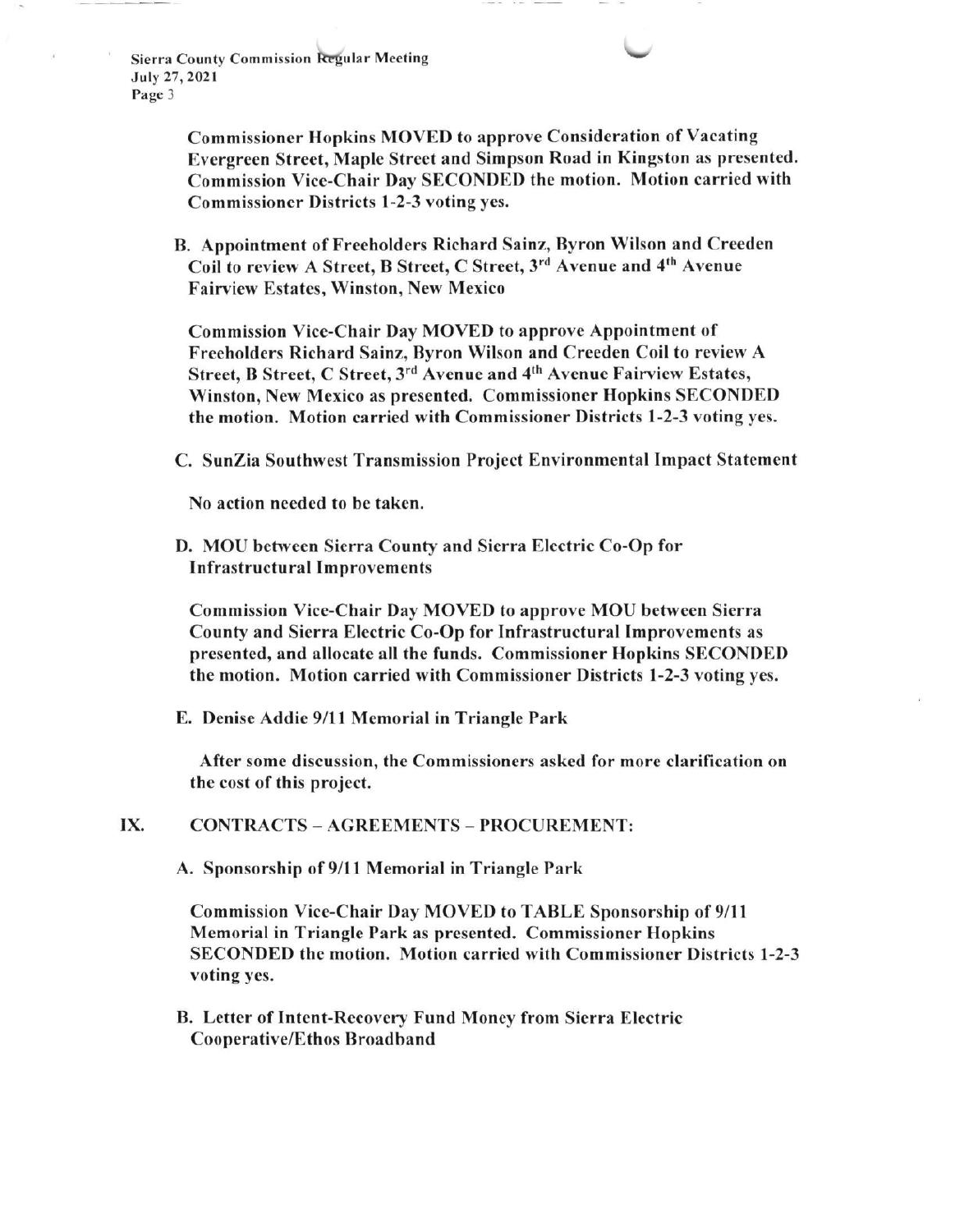No action necded on this Agenda item.

C. Sub-Grant Agreement with DHSEM

Commissioncr Hopkins MOVED to approvc Sub-Grant Agreement with DHSEM as presented. Commission Vice-Chair Day SECONDED the motion. Motion carricd with Commissioner Districts I -2-3 voting yes.

D. Monticello Fire Department Acceptance of Donated Fire Truck from Hagerman Fire Department

Commission Vice-Chair Day MOVED to approve Monticello Fire Department Acceptance of Donated Fire Truck from Hagerman Fire Department as presented. Commissioner Hopkins SECONDED the motion. Motion carried with Commissioner Districts 1-2-3 voting ycs.

E. Amendment to Joint Powers Agreement between the Board of County Commissioners of Sierra County and the City of Truth or Consequences for the Housing and Care of Adult City Prisoners

Commissioner Hopkins MOVED to approve Amendment to Joint Powers Agreement between the Board of County Commissioners of Sierra County and the City of Truth or Consequences for the Housing and Care of Adult City Prisoners as presented. Commission Vice-Chair Day SECONDED the motion. Motion carried with Commissioner Districts l-2-3 voting yes.

F. Purchase Agrecment between NM County Insurance and the County of Sierra

Commission Vice-Chair Day MOVED to approve Purchase Agreement between NM County Insurance and the County of Sierra as presented. Commissioner Hopkins SECONDED the motion. Motion carried with Commissioner Districts 1-2-3 voting yes.

G. Purchase Agreement between Timclord Solutions, LLC and the County of Sierra

Commission Vice-Chair Day MOVED to approve Purchase Agreement betwecn Timelord Solutions, LLC and the County of Sierra as presented. Commissioner Hopkins SECONDED thc motion. Motion carried with Commissioner Districts I -2-3 voting yes.

H. Settlement Agreement/Change Order between Smithco and the County of Sierra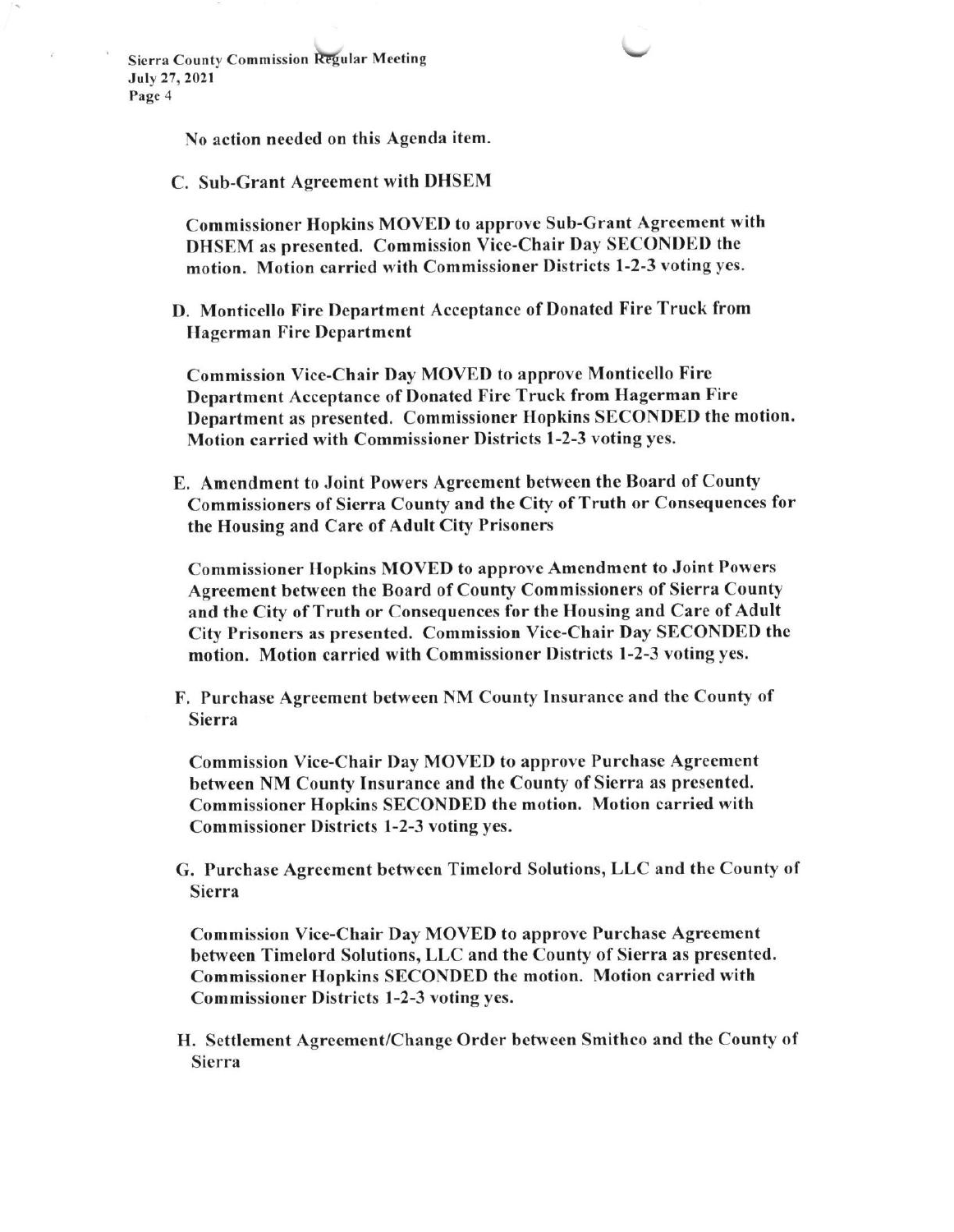> Commission Vice-Chair Day MOVED to approve Settlement Agreemcnt/Change Order betwecn Smithco and the County of Sierra as prescntcd. Commissioner Hopkins SECONDED the motion. Motion carricd with Commissioner Districts l-2-3 voting yes.

I. MOU between New Mexico Secretary of State and Sierra County

Commission Vicc-Chair Day MOVED to approve MOU befwecn New Mexico Secretary of State and Sierra County as presented. Commissioner Hopkins SECONDED the motion. Motion carried with Commissioner Districts 1-2-3 voting yes.

.1. SunZia Transmission Linc #l Community Bcnefits Agrecment

Commissioner Hopkins MOVED to approve SunZia Transmission Line #l Community Benefits Agreement as presented. Commission Vice-Chair Day SECONDED the motion. Motion carricd with Commissioner Districts l-2-3 voting yes,

X. RESOLUTIONS - ORDINANCES - PROCLAMATIONS:

A. Rcsolution No. 110-001-In Support of the Ncw Mexico Oil and Gas Industry

> Commission Vice-Chair Day MOVED to approve Resolution No. 110-001-In Support of the New Mexico Oil and Gas Industry as presented. Commissioner Hopkins SECONDED the motion. Motion carricd with Commissioner Districts l-2-3 voting yes.

B. Resolution No. 110-004-Declining to Impose a Liquor License Tax

Commissioner Hopkins MOVED to approve Resolution No. 110-004- Declining to Imposc a Liquor License Tax as presented. Commission Vice-Chair Day SECONDED the motion. Motion carricd with Commissioner Districts 1-2-3 voting yes.

C. Resolution No. 110-005-2021/2022 Final Budget

Commission Vice-Chair Day MOVED to approve Resolution No. 110-005-202112022 Final Budget as prcsentcd. Commissioner Hopkins SECONDED the motion. Motion carried with Commissioner Districts I-2-3 voting yes.

D. Resolution No. 110-007-4<sup>th</sup> Quarter Report for 2020/2021

Commissioner Hopkins MOVED to approve Resolution No. 110-007-4<sup>th</sup> Quarter Report for 2020/2021 as presented. Commission Vice-Chair Day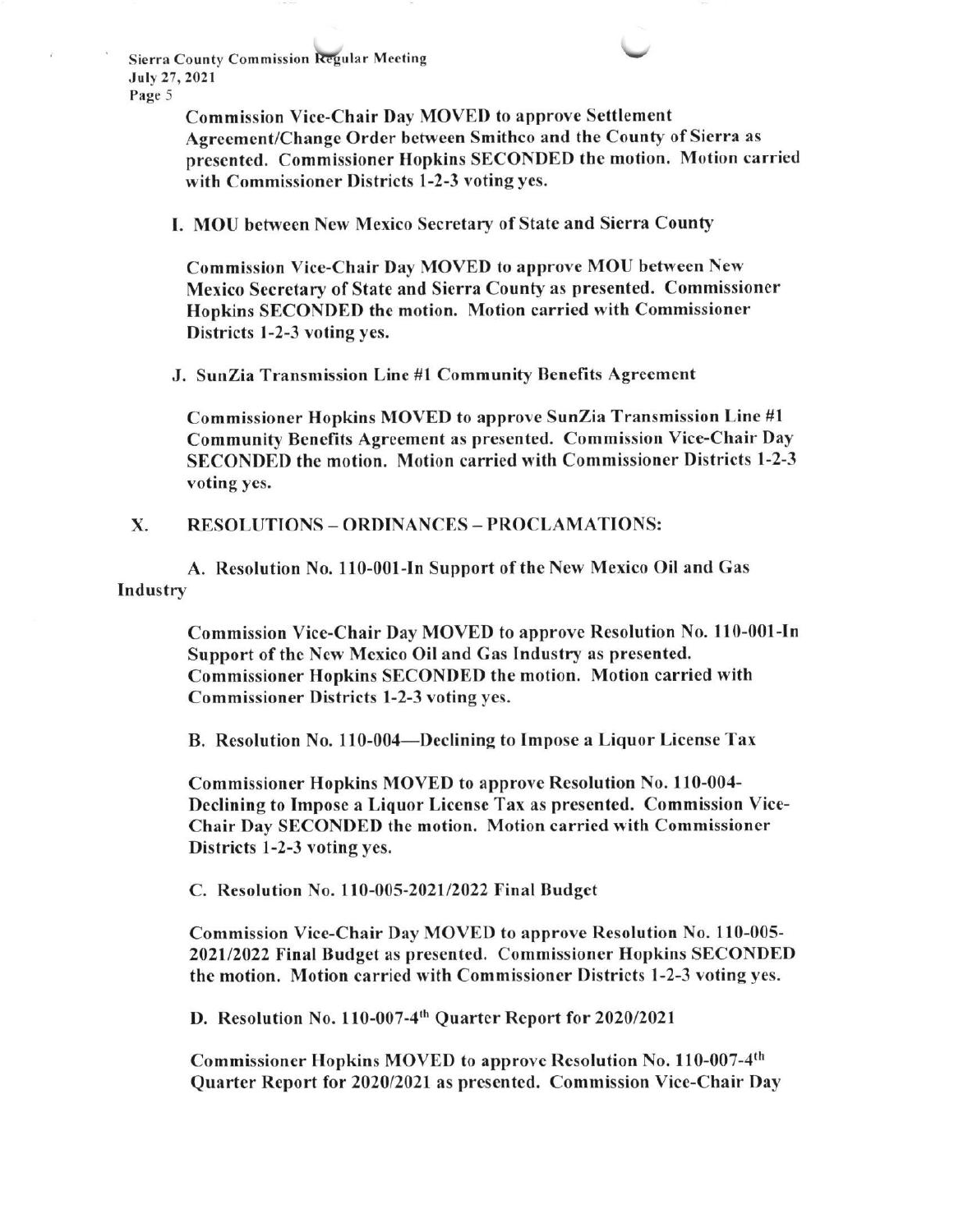> SECONDED the motion. Motion carried with Commissioner Districts l -2-3 voting ycs.

E. Resolution No. I l0-008-5upport for SunZia Southwest Transmission

Commission Vice-Chair Day MOVED to approve Resolution No. 110-008-Support for SunZia Southwest Transmission as presentcd. Commissioner Hopkins SECONDED the motion. Motion carried with Commissioner Districts 1-2-3 voting yes.

### XI. EXECUTIVE SESSION SECTION (10-15-1E THRU H):

At 1l:44 A.M. Commission Vice-Chair Day MOVED to go into Executivc Session for Personnel, Real Estate, Pending and Threatened Litigation. Commissioner Hopkins SECONDED the motion. Roll call vote was taken with all Commissioners present voting yes.

District  $1 - Yes$ District  $2 - Yes$ District  $3 - Yes$ 

# PENDING AND THREATENED LITIGATION:

- A. Sierra County v. TRD
- B. Sierra County v. FWS
- C. Cynthia and Bob Johnson v. Sierra County
- D. Julia Wunder and Stephanie Mazur v. Sierra County

### PERSONNEL:

### REAL ESTATE:

# XII. OPEN SESSION ACTIONS FOR EXECUTIVE SESSION:

Commission Vice-Chair Day MOVED to come back into Regular Scssion. Commissioner Hopkins SECONDED the motion. Roll call vote was taken, with all Commissioners present voting yes.

# DATE AND TIME OF NEXT REGULAR SIERRA COUNTY COMMISSION MEETING: August 24, 2021

The datc and time of the next Regular Sierra County Commission Meeting has been scheduled for Tuesday, August 24, 2021, at 10:00 A.M. at the Sierra County Commission Chamber at 855 Van Pattcn, Truth or Conscquenccs, New Mexico.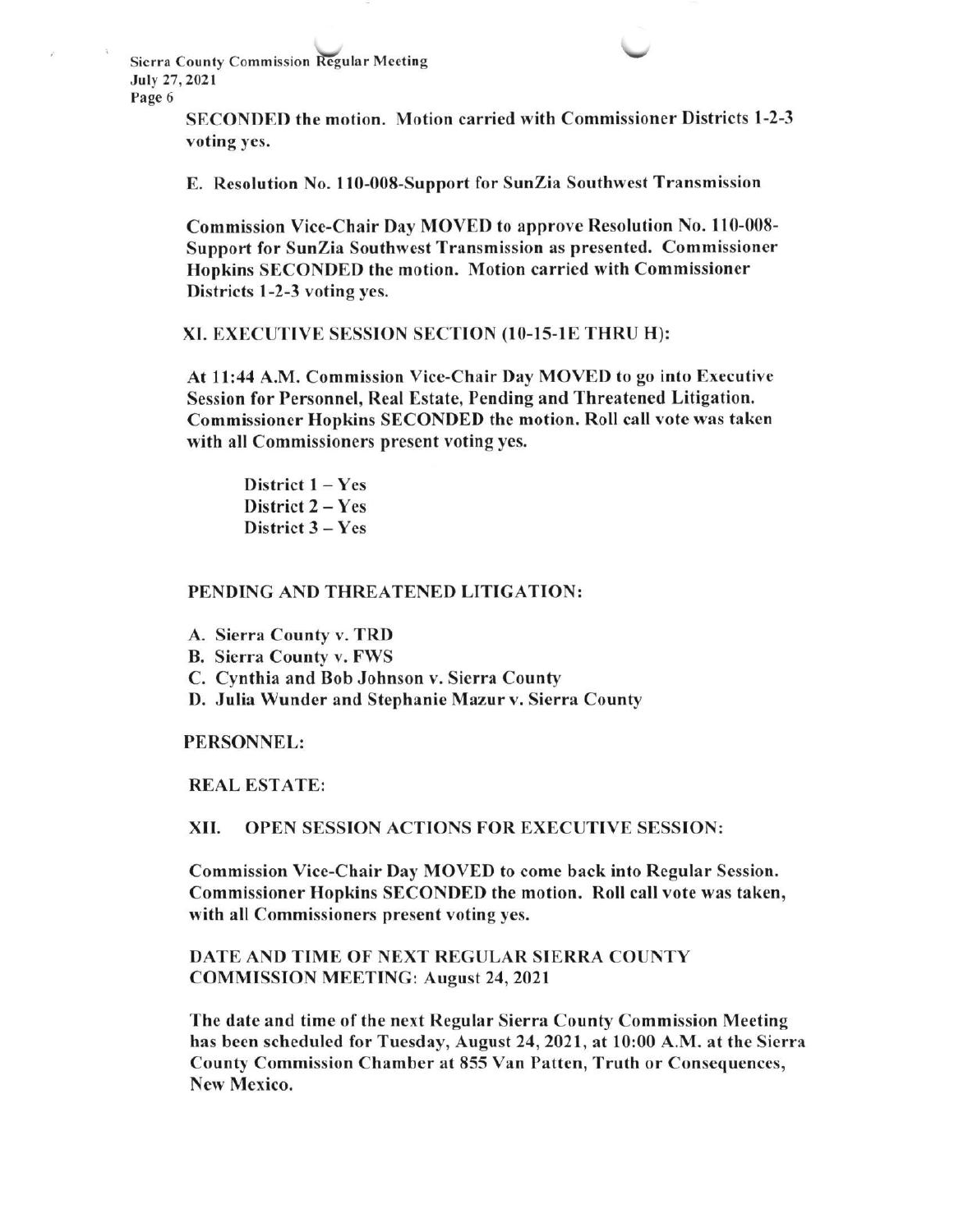$\mathcal{L}_{\mathcal{A}}$ 

 $\mathcal{C}$ 

Commissioncr Hopkins MOVED to adjourn the meeting. Commission Vice-Chair Day SECONDED the motion.

# ADJOURNMENT:

There being no further business to come before the Board, Commission Chair Paxon adjourned the meeting.